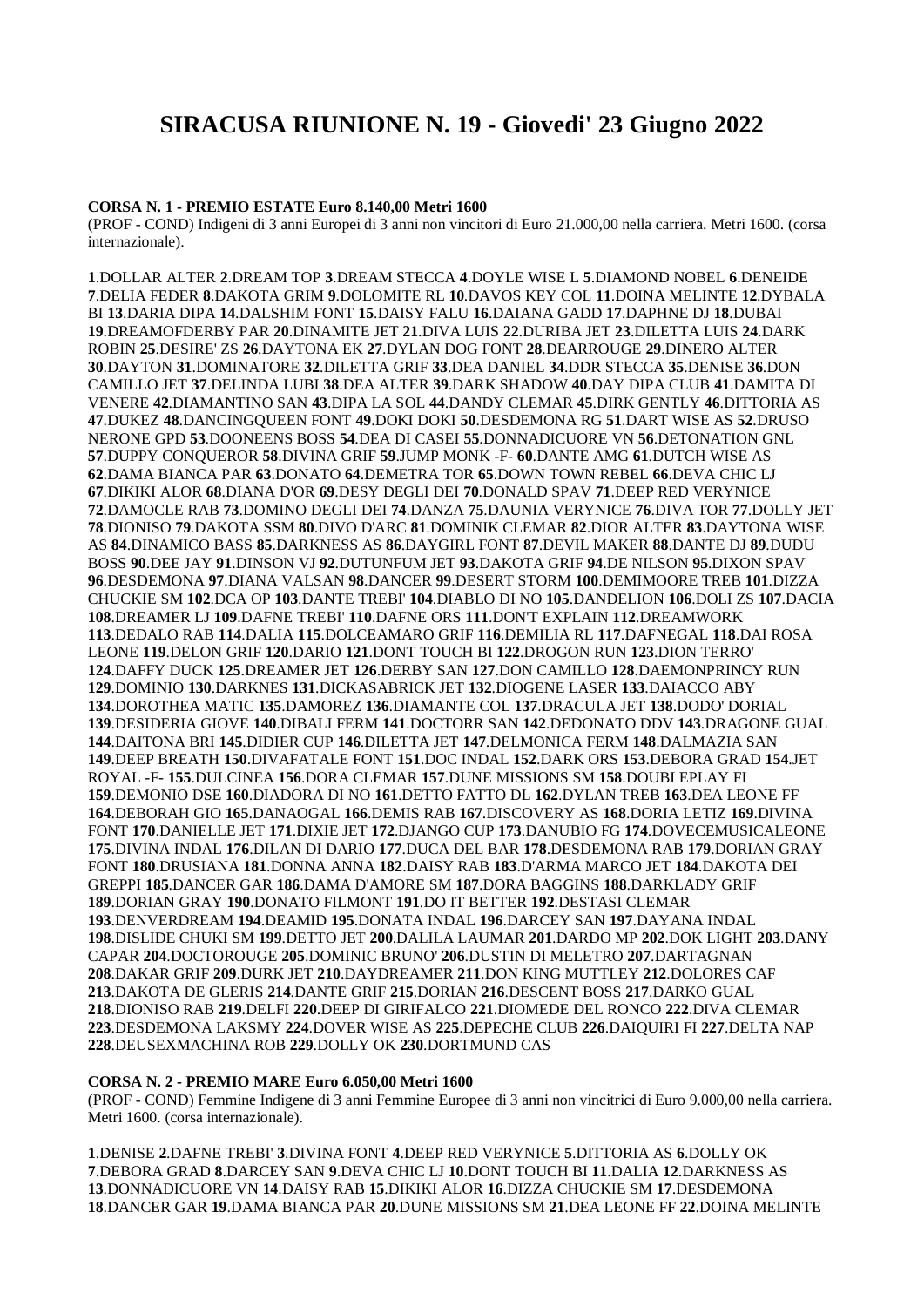**23**.DOLORES CAF **24**.DINAMITE JET **25**.DALMAZIA SAN **26**.DIVA TOR **27**.DOROTHEA MATIC **28**.DELTA NAP **29**.DORA CLEMAR **30**.DULCINEA **31**.DIANA VALSAN **32**.DENEIDE **33**.DON'T EXPLAIN **34**.DIANA D'OR **35**.DEA DANIEL **36**.DIVA LUIS **37**.DEARROUGE **38**.DAITONA BRI **39**.DORIA LETIZ **40**.DIVA CLEMAR **41**.DANCINGQUEEN FONT **42**.DAPHNE DJ **43**.DESCENT BOSS **44**.DEMILIA RL **45**.DUBAI **46**.DOLLY JET **47**.DAISY FALU **48**.DESY DEGLI DEI **49**.DOVER WISE AS **50**.DAMOREZ **51**.DILETTA LUIS **52**.DESDEMONA RAB **53**.DACIA **54**.DIVAFATALE FONT **55**.DOKI DOKI **56**.DAUNIA VERYNICE **57**.DAFNEGAL **58**.DESDEMONA LAKSMY **59**.DELINDA LUBI **60**.DAKOTA SSM **61**.DESIDERIA GIOVE **62**.DAMA D'AMORE SM **63**.DONNA ANNA **64**.DALILA LAUMAR **65**.DANIELLE JET **66**.DAMITA DI VENERE **67**.DEDONATO DDV **68**.DARIA DIPA **69**.DAI ROSA LEONE **70**.DESTASI CLEMAR **71**.DESDEMONA RG **72**.DELFI **73**.DOUBLEPLAY FI **74**.DARKLADY GRIF **75**.DANZA **76**.DESERT STORM **77**.DEMETRA TOR **78**.DRACULA JET **79**.DIVINA INDAL **80**.DEA ALTER **81**.DORA BAGGINS **82**.DREAM STECCA **83**.DILETTA JET **84**.DAIANA GADD **85**.DANCER **86**.DAFFY DUCK **87**.DIAMANTE COL **88**.DIVINA GRIF **89**.DIPA LA SOL **90**.DREAMER LJ **91**.DRUSIANA **92**.DOLOMITE RL **93**.DELIA FEDER **94**.DIBALI FERM

### **CORSA N. 3 - PREMIO OMBRELLONE Euro 5.060,00 Metri 2200**

(PROF - COND) Femmine Indigene di 4 anni Femmine Europee di 4 anni non vincitrici di Euro 25.000,00 nella carriera. Metri 2200. (corsa internazionale).

**1**.CLARISSA DORIAL **2**.CECILIA JET **3**.COCO MARIN **4**.CALIPSO JET **5**.CAPOLEONA SM **6**.CERVEZA **7**.COLINASS **8**.COSMA SAN **9**.CORINNE YOU SM **10**.CRISTIANA JET **11**.CALIOPE TRIO **12**.CLEOPE **13**.CLEVER FEET LF **14**.CERNIA JET **15**.CATE CAPAR **16**.CHANTAL RICH **17**.CLEO ORS **18**.CHARLOTTE REK **19**.CLEARWATER RUN **20**.CAMPIONESSA **21**.CARBONIA **22**.CLEOFE COL **23**.CHERIE GRIF **24**.CHIMERA CAF **25**.CONCORDIA **26**.CARINZIA HOLZ **27**.CRASH LEONE **28**.CHANEL JET **29**.CREMA GADD **30**.CENERENTOLA **31**.CALIS LL **32**.CANAKA OP **33**.CINECITTA' PAR **34**.CON TE BELLA **35**.CUORE DI FATA **36**.CORA INDAL **37**.COGLI L'ATTIMO **38**.CROSA VERYNICE **39**.CRISTAL DSE **40**.CORSA JET **41**.CARMENCITA FONT **42**.CALYPSO RAB **43**.CINZIA CHUCK SM **44**.CRUDELIA GRIF **45**.CASTLETON WISE AS **46**.CORSADIROBWINNER **47**.CROWN CLEMAR **48**.CABIRIA DI MIRA **49**.CHERY SM **50**.CLARA DORIAL **51**.CATE DEL RONCO **52**.CYBELLE FONT **53**.CELESTE ZEN **54**.CIRCE RAB **55**.CHIMBERLY JET **56**.CHERRY **57**.CLUB WISE AS **58**.CUCA' MAIL **59**.CHINA BKS **60**.CINZIA DEGLIULIVI **61**.CUBA DEL DUOMO **62**.COMIDA **63**.CHAMPAGNE FIOR **64**.CRAB WISE AS **65**.CARLOTTA DI GAIA **66**.CASSANDRA LG **67**.CHAVEZ OP **68**.COOL DI GIRIFALCO **69**.CLEMATIS DE BUTY **70**.CROWN OP **71**.CATERINA FC **72**.CRIS D'ASA **73**.CACERES **74**.CLAIRE BKS **75**.CHANTALGAL **76**.CARISMA DI NO **77**.CALIFFA SAN **78**.CLIO DEGLI ULIVI **79**.CRIME PASSION **80**.CALAMITY JANE **81**.CANNIBAL **82**.CONTESSA ROMANO **83**.CRYSTAL GRIF **84**.CAMILLA BE **85**.CANDY GROUP **86**.CHANEL DELLESELVE **87**.CARINA PETU **88**.CAFFEINA OP **89**.CLESIA DI RISAIA **90**.CUORE DI GAIA **91**.CLAUDIA FEG **92**.CLEOPATRA CAF **93**.CIRCE TREBI' **94**.CONTENTA GAMS **95**.CHANEL SM **96**.CHIQUITA JET **97**.CALIFORNIA **98**.CHICCA DEGLIULIVI **99**.CLIVIA EK **100**.COCACOLA AS **101**.CARA LADY SM **102**.CAMEROON AS **103**.CRACK STECCA **104**.CRUDELIA COL

### **CORSA N. 4 - PREMIO PEDALO' Euro 4.620,00 Metri 1600**

(GENTLEMEN - COND) Per gentlemen che non hanno conseguito 40 vittorie nella carriera. Indigeni di 4 anni Europei di 4 anni non vincitori di Euro 16.000,00 nella carriera. Metri 1600. (corsa internazionale).

**1**.CUCA' MAIL **2**.CARLOTTA DI GAIA **3**.CARS DEI DALTRI **4**.CLINTON GRAD **5**.CECCO BIEFFE **6**.CASH STECCA **7**.CHICCA DEGLIULIVI **8**.CARINA PETU **9**.CHANTALGAL **10**.CUORE DI GAIA **11**.CRASH LEONE **12**.CASHIER **13**.CLEVER FEET LF **14**.CARLITOS VENERE **15**.CANTO DI POGGIO **16**.CAPITAIN LAKSMY **17**.CONTENTA GAMS **18**.CLAUDIA FEG **19**.CATE DEL RONCO **20**.CLEOPE **21**.CALEYDOS RAB **22**.CORALLO PINK **23**.CLEMATIS DE BUTY **24**.CONTESSA ROMANO **25**.CRUDELIA GRIF **26**.CLADY CHUCK SM **27**.COSMO LUX **28**.CALIFORNIA **29**.CHANTAL RICH **30**.CARISMA DI NO **31**.CRASH BANDICOOT **32**.CLAIRE BKS **33**.CARGO JET **34**.CAMEROON AS **35**.CLEO ORS **36**.CARKAM **37**.CRSETTE MANY **38**.COCO MARIN **39**.CORSADIROBWINNER **40**.COMMANDER DANIEL **41**.CALIS LL **42**.CERVEZA **43**.CHRONOS LL **44**.CARMENCITA FONT **45**.CERES ORS **46**.CAPOLEONA SM **47**.COSMOS **48**.C'EST FRANCH **49**.CATERINA FC **50**.CIRODIMARZIOLEONE **51**.CLARISSA DORIAL **52**.CHANEL JET **53**.COOL DI GIRIFALCO **54**.CHIMERA CAF **55**.COLINASS **56**.COMMANDER CLEMAR **57**.CHARLY SM **58**.CLIO DEGLI ULIVI **59**.CLARY DEI MAG **60**.CARTESIO OP **61**.CICLONE CLS **62**.CLINT DEL RONCO **63**.CORSA JET **64**.CORREO **65**.CARBONIA **66**.CLESIA DI RISAIA **67**.CIRCE TREBI' **68**.CIENFUEGOS LAUMAR **69**.CYRANO RAB **70**.CRYSTAL GRIF **71**.CANNIBAL **72**.CIRINGHITO JET **73**.CARLITOS BREED **74**.CERNIA JET **75**.COMMENTO LUIS **76**.CON TE BELLA **77**.CARDINE LUIS **78**.COMMANDO TOR **79**.CARONTE GRIF **80**.CATE CAPAR **81**.COKTAIL FONT **82**.CIMON SLIDE SM **83**.CROWN CLEMAR **84**.CIELO DEGLI ULIVI **85**.CHERIE GRIF **86**.CEVALOTTO **87**.CLIVIA EK **88**.CANDY GROUP **89**.CARBONIO **90**.CRAB WISE AS **91**.CHARLESBRONSONAMA **92**.CHAMPAGNE FIOR **93**.CAMILLA BE **94**.CHINA BKS **95**.CHERRY **96**.CROSA VERYNICE **97**.CRACK STECCA **98**.COSIR INDAL **99**.COMMANDO **100**.CARA LADY SM **101**.CONCORDIA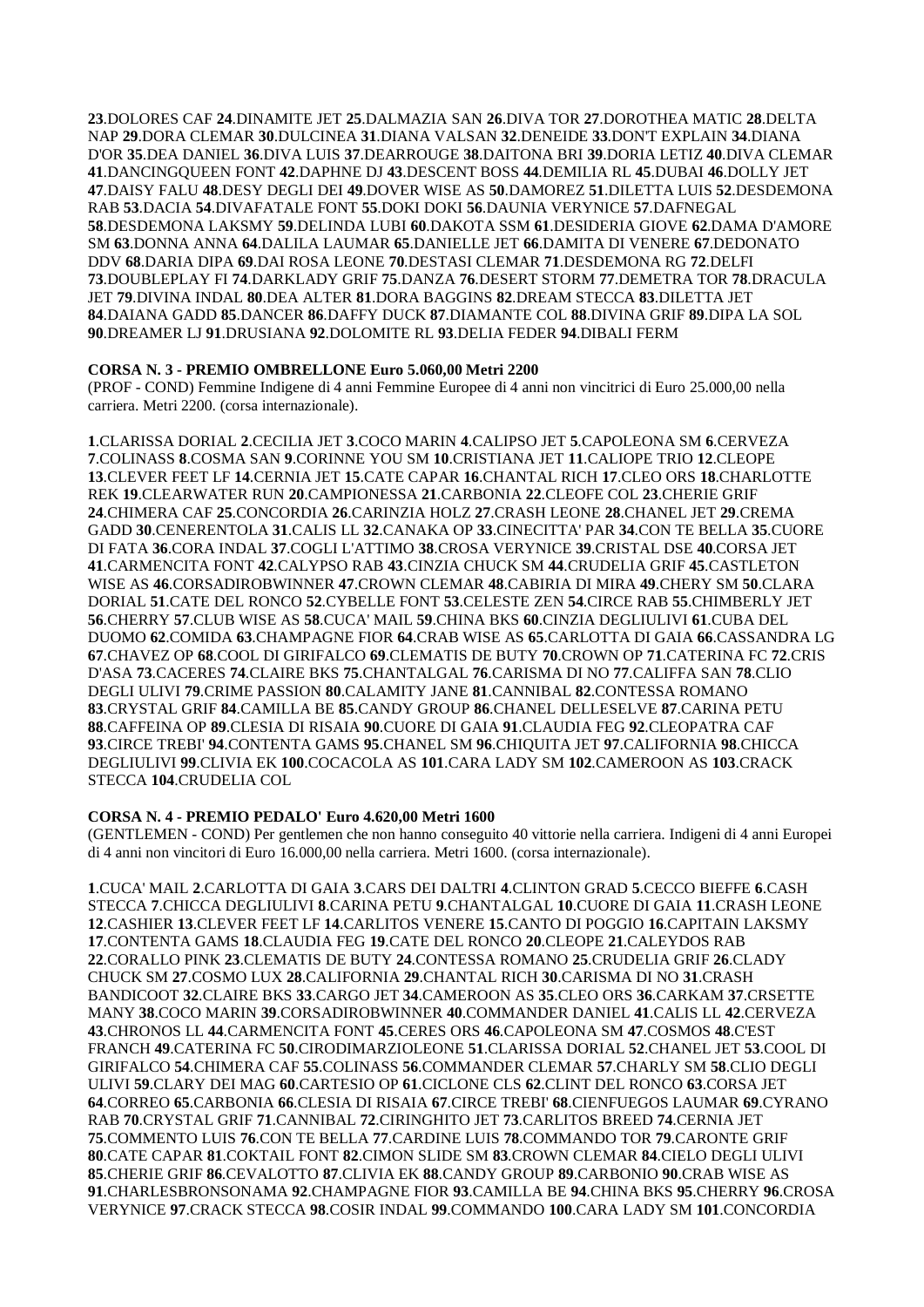.CHARLIE PARKER **103**.CINZIA CHUCK SM **104**.CORVONERO FONT **105**.CANTE CHICO **106**.CICO SPEED SM **107**.CALIGOLA LASER **108**.CADAVEZ **109**.COSE' VIVID ABY **110**.CROWN POWER .CARBONE **112**.CLASSIC WINNER **113**.CRONO GPD **114**.CLARA DORIAL **115**.CLEOFE COL .CALIPSO JET **117**.CAMPIONESSA **118**.COSMA SAN **119**.CIRCE RAB **120**.COCACOLA AS **121**.CHIRONE JET **122**.CRISTIANA JET **123**.CELESTE ZEN **124**.CUORE DI FATA **125**.CHAVEZ OP **126**.CUPIDO DEGLI DEI .CALYPSO RAB **128**.CERSAL JET **129**.CHANEL SM **130**.CANALETTO RL **131**.CHICO BUARQUE .CASTLETON WISE AS **133**.CROWN OP **134**.CHARLY LAKSMY **135**.CALIFFA SAN **136**.COUNTDOWN REK **137**.CRONOS CAF **138**.CICLONE DI CELLE **139**.COWBOY DEI GREPPI **140**.CACERES **141**.CARIM .CARAT **143**.COSIMO DEGLIULIVI **144**.CASTRO LJ **145**.CRIME PASSION **146**.CHARLOTTE REK .CALAMITY JANE **148**.CANAKA OP **149**.CERVETTI **150**.COBAIN RUN **151**.CIUFFOLOTTO RL **152**.CAOS DI GIRIFALCO **153**.COUNTACH **154**.COME VA' VA' **155**.CRUDELIA COL **156**.CHERY SM **157**.CASPER SSM .CREMA GADD **159**.CATCH ME BOSS **160**.CALIOPE TRIO **161**.CASTILLO **162**.CAFFEINA OP .CYRANO' FONT **164**.CORSARO WF **165**.CASCOR INDAL **166**.CABIRIA DI MIRA **167**.CRISTAL DSE .CROCODILE ROCK **169**.CIELO DREAM SM **170**.COLCONEROS **171**.COSIMO TOR **172**.CECILIA JET

## **CORSA N. 5 - PREMIO SPIAGGIA Euro 3.850,00 Metri 2200**

(PROF - CATEGORIA) Indigeni di 5 anni ed oltre Europei di 5 anni ed oltre Ct F m.2200 - . (corsa internazionale).

.ZLATAN OP **2**.AURA DEL RONCO **3**.UNICO GIA SHEBA **4**.TRUPIALE JET **5**.BAHIA DEI GREPPI **6**.ACE WISE L **7**.BAROLO GRIF **8**.ZELIG RAB **9**.OSSIGENO BIGI **10**.ASIA THREE **11**.AYRTON TREB **12**.BABAR BOSS **13**.VAITOR **14**.UKELIA D'ORIO **15**.ALTEAZ **16**.RAVEL **17**.BOMBER ALTER **18**.ZARCHICCO PARK .UNICO OP **20**.ROGER WATERS **21**.BORA DI POGGIO **22**.BALLERINA EGRAL **23**.AMICO MIO FEG .ABEL DEL RONCO **25**.ZAFFIRO FB **26**.BOSS FKS **27**.URPIDUSS **28**.URSUS TFT **29**.SAIANO LOD .BELLISSIMA BREED **31**.ARES LL **32**.BLUE MOON **33**.BRILIANT JET **34**.BELLUCCI GRIF **35**.ALEX DORIAL **36**.URAGANO NERO **37**.ZORRO LEO **38**.AKHIR BY BREED **39**.BANTU' DEI GREPPI **40**.PICK AND GO **41**.BOCCA DI ROSE **42**.BYE BYE LASER **43**.ARGO DEL RONCO **44**.UNICOM **45**.VETTEL OP **46**.BEA DEL RONCO **47**.RAINBOW AS **48**.BRINA CAF **49**.BORIA DELLE SELVE **50**.TIMAST **51**.UBAY DOC **52**.BLAIR WITCH FI **53**.UN SOGNO GRAD **54**.GIANLUCA BOKO -S- **55**.ZEN PAL FERM **56**.TRINITY LUX .AFRODITE ORS **58**.BOULAN RUN **59**.BRIVIO D'OR **60**.TUONO CROS **61**.ANIMO TUR **62**.VISCO JET .BORBONE DVS **64**.VERDUZZO JET **65**.ARGENTINA JET **66**.ARAGON NAL **67**.BRENTA RL **68**.ARGOKAM .ARTEMIDE TREBI' **70**.ARISTOCRATIC ERRE **71**.BASQUIAT VL **72**.BIGBEN CHUC SM **73**.RAION GV .TIME TAF **75**.UMBERTO **76**.BROOKLYN BREED **77**.ZIGANO ZS **78**.ZORRO IDO **79**.ALLYSON DI GAIA .UNGARETTI ORS **81**.BEGARD **82**.BLUE GRASS FONT **83**.ALWAYS GO **84**.BARON FERM **85**.BOATO CLEMAR **86**.BANDIT HORNLINE -S- **87**.STILL NASH **88**.BRINA BAG **89**.BENHUR DANIEL **90**.USA DI RUGGERO **91**.ZOLESS **92**.ZIPPY FREEDOM LF **93**.AYRTON EK **94**.VENTO SPRITZ **95**.ASSISI PAX **96**.ALFA D'ORIO **97**.BLUE TRAIN **98**.ULISSE SPRITZ **99**.BACCO IDO **100**.ZOLDER OP **101**.TU SEI TU BIGI **102**.ALY PRAV **103**.BRILLANT AXE **104**.ZAMPILLO KEY **105**.ZARA SCO **106**.ALMA PAN **107**.BELMARINO .ZANZARITO **109**.VERY WINDY **110**.ZAR OP **111**.THRILLER **112**.DREAM TURGOT -F- **113**.VIDAL TAV .BELLA BAIL **115**.AZALEA JET **116**.BON JOVI PAX **117**.TRAVOLTA TREB **118**.ZAAHIRA FONT .BARBARACHIARA FI **120**.BAMBY **121**.ZOCCOLO JET **122**.ALTAIR **123**.SPIRIT D'ASOLO **124**.TOTANO JET **125**.ACQUAMARINA ROSS **126**.ZEUS FOREST **127**.THANK YOU **128**.VOLDEMORT NAL **129**.BLOODY MARY BAR **130**.REDFORD TRGF **131**.VORTEX VA **132**.ZUMA BLESSED **133**.ARROW DEGLI ULIVI .BUGATTI FERM **135**.BULL MAIL **136**.ZETA ZETA BLUES **137**.BELLINOGAL **138**.BAY BAY KING TONY .VOCIFERO JET **140**.VERGIANO **141**.ZEUS GROUP **142**.UNSUNG HERO **143**.BLITZ DEGLI ULIVI .HADES DI QUATTRO -S- **145**.BASSOU ZS **146**.SOLO CAF **147**.VIP DI CASEI **148**.BONO JET .VOYAGER GRIF **150**.ZOOPER **151**.ABORIGENA **152**.ARON D'ESI **153**.ANIA RICH **154**.PATRICK AS .VICTORY POWER **156**.AMALFI DEI GREPPI **157**.ZARCHEEBA **158**.UMBRAL **159**.AMOUR DELL'OLMO .ANASTASIA GRIF **161**.AZKABAN FONT **162**.ZOLA' EGRAL **163**.ZAMPILLO OP **164**.ZIG ZAG BI .ANVEDI JET **166**.BRANDO **167**.BONERA JET **168**.ANUBIS **169**.UTILE OP **170**.BELLA DI VENERE .ALWAYS BI **172**.VICHINGO CLEMAR **173**.BOROMIR BABA **174**.ST JOHN VERYNICE **175**.VASARI GRIF .BABY BLU **177**.VINSANTO **178**.SALMON ROC **179**.VILLENEUVE GRIF **180**.TRIVI **181**.TSUNAMI GIFONT **182**.ZERIA DI CASEI **183**.ALL IN ONE TUR **184**.PICONE **185**.ZURITOS RL **186**.BLACK BLOCK ALOR **187**.BOY ALTER **188**.BABY ATTIVA **189**.SMORGHY E BAR **190**.VHAT LOVE **191**.ZIPPO BI .BIZANTE BAR **193**.AZ ZAHR **194**.BORISLAV MABEL **195**.ASTAG SONIC **196**.VENALE

### **CORSA N. 6 - PREMIO TUFFI Euro 3.080,00 Metri 1600**

(ASP.ALLIEVI - CATEGORIA) Indigeni di 5 anni ed oltre Europei di 5 anni ed oltre Ct G m.1600 - . (corsa internazionale).

**1**.BEEP DI GIRIFALCO **2**.ZETA CASH **3**.TARTUFO BIANCO **4**.UMBRAL **5**.ALRIK DI MELETRO **6**.ST JOHN VERYNICE **7**.BELLA BAIL **8**.ZAZZERA JET **9**.VINSANTO **10**.VITTORIA CAF **11**.STEVEMCQUEEN TREB **12**.ZORBA GRIF **13**.VESPUCCI MATTO **14**.BAY NORD FRO **15**.ANUBIS **16**.BON JOVI PAX **17**.AMERICAN